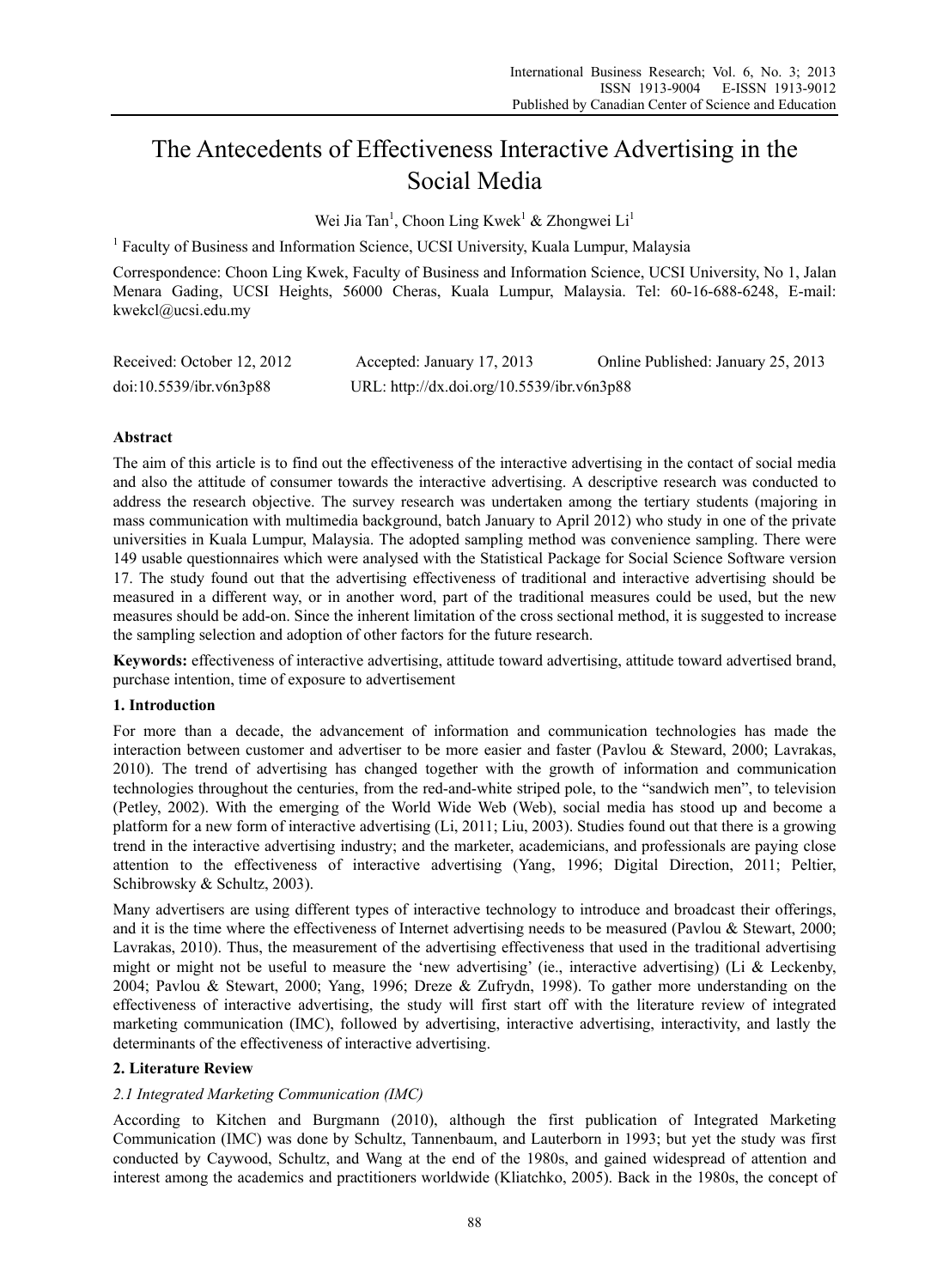IMC was unrecognized, embryonic, and emergent, which many see each promotional tool as separate and distinct, and this phenomenon had driven into the 1990s (Kitchen & Pelsmacker, 2004; Kitchen, Brignell, Li & Jones, 2004).

In the early 1997, IMC development had turned most clients and agencies away from singular element of the promotional mix and was seen as the 'way forward' (Kitchen & Pelsmacker, 2004). The advertising agencies which were led by the American Association of Advertising Agencies had tried to name this concept as the 'new advertising', 'relationship marketing', 'integrated marketing', 'integrated communications', and so on (Thorson & Moore, 1996; Kliatchko, as cited in Kliatchko, 2005), but regardless of the name given to the IMC, this new approach had brought an irreversible prevailing tendency among academic and industry practitioners to the business and marketing communications planning (Kliatchko, 2005). Thus, IMC is never a new concept and was more than a fad (Thorson & Moore, 1996).

In the last decade of 20th century, IMC is the major communications development and many had proclaimed it to be the key competitive advantage of marketing because IMC helps to increase communications impact, create more effective and creative ideas, provide greater communication reliability, and improve the client return on communication investment (Kitchen & Pelsmacker, 2004). Kitchen and Burgmann (2010) further explain that by using IMC, it does not reflect that organization should only work with one message, but rather, an integrated approach could provide encouragement of working under multiple targets and achieve integration of different brands, communication messages, and functions within one company. Furthermore, Chitty, Barker, Valos and Shimp (2011) feel that IMC is about delivering relevant brand messages to the target customers, with the aim of direct influence of buying behaviour and building profitable relationship with various forms of marcom. Through the IMC, the marketplace has shift away from the traditional focus on mass communication, and firms from the business and communication industry agree that IMC plays an important part to their work (Stanaland, Webster & Taylor, 2009).

According to Kitchen and Burgmann (2010), delivering messages to consumers by using available promotional mix elements is one of the key for successful organizations during the mid-20th century. In the late-20th and early 21st century, there are getting more multiplication of media channels, hence, the integration and coordination of different messages in portraying a single and unique image to the public has turn out to be more important and difficult to achieve. Producing greater results through IMC by using multiple communication tools is strongly suggested by Shimp (2010). With the advancement of information and communications technology, the concept of interactive advertising as parts of the IMC has getting closely monitored and evaluated by the academicians and practitioners because Duncan (2005, p. 1) mentions that "IMC is an ongoing, interactive process" and interactive in the mode of "two-way communication". Thus, the following content will critically evaluate the concepts of interactivity and interactive advertising in detail.

## *2.2 Interactivity*

Raman and Leckenby (as cited in Yang, 1996, p.3) refer interactivity as the interaction between senders (advertiser) and receivers (customer) in the communication process. Karimova (2011, p.1) argues that interactivity is an important element for all types of advertising regardless of traditional or 'new media' such as Internet. Shrum, Lowrey and Liu (2009) further argue that interactivity is a structural characteristic or perception that embedded in the different entities in which the interactivity by itself is a multi-dimensional construct. Two-way communication and control are often used as the sub-dimensions of interactivity (Liu, 2003). Two-way communication means the information flows between both parties. With this dimension, it has distinguished the Internet advertising from traditional mass media, as traditional way could only present one way communication from advertiser to the audience (Shrum, Lowrey, & Liu, 2009).

Interactivity can be taken place between human-human, human-message, and human-machine (Liu & Shrum, 2002). The first dyad refers to interpersonal communication perspective, such as word-of-mouth. The second dyad refers to the traditional advertising where advertisers deliver messages to the consumers. The last dyad refers to the interaction of consumers with the technology and technical aspect of medium.

According to Shrum, Lowrey and Liu (2009), the interactivity nature of advertising is created via Internet media. In contrasting to the traditional mass media, interactive media (online media) allows the consumers to engage in the advertising process by selecting the preferred information and building two-way communication with advertisers. Besides, Pavlou and Steward (2000) mention that interactivity is not the characteristic of the medium, but yet the characteristic of the consumer. Hence, what make it new are the speed, scope, and scale of interactivity that provided by the latest information and communication technologies.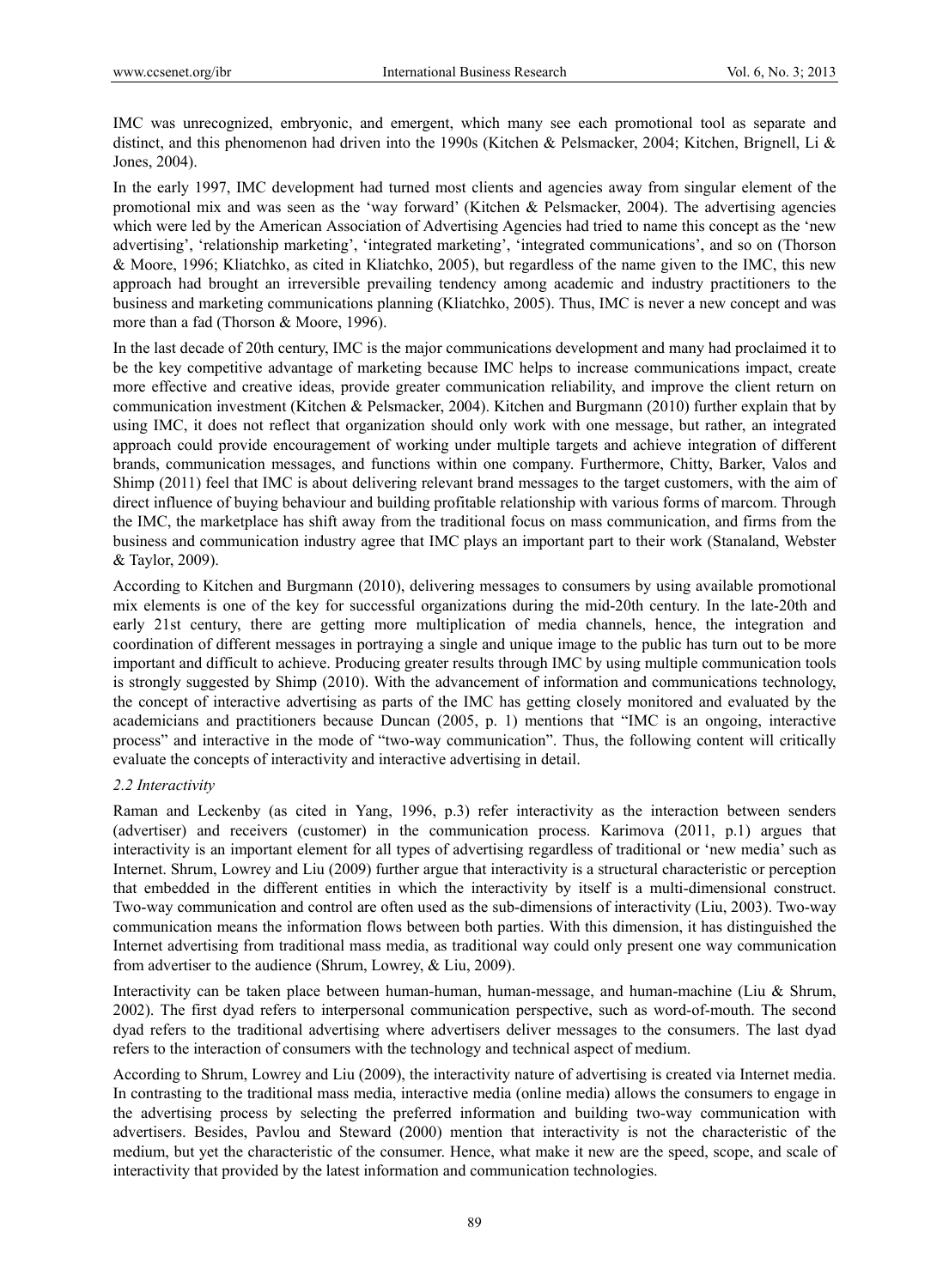# *2.3 Interactive Advertising*

Interactive Advertising Bureau (IAB) (n.d.) defines interactive advertising as "all forms of online, wireless and interactive television advertising, including banners, sponsorships, e-mail, keyword searches, referrals, slotting fees, classified ads and interactive television commercials" (Interactive Advertising Bureau, 2012, p. 14). Based on the Digital Direction (2011) statement, digital advertising is part of the interactive advertising. Digital advertising consists of four major categories (Digital direction, 2011):

1) Internet advertising – consists of various types of messages online, including paid search, display ads, video ads, classifieds, and sponsorships.

2) Mobile advertising - this type of advertising involves the delivery of promotional messages through wireless devices, mainly mobile phone and PDAS, in the forms of text messages (SMS), mobile media messaging (MMS), video and television through mobile devices, advertising within the downloadable application, and mobile web.

3) Digital outdoor advertising – includes digital bill boards, interactive 3D displays, and captive video networks, which mainly used in places like malls, clubs, office buildings, roads and so on.

4) In-game advertising – this type of advertising refers to promotional messages in which delivered through computer and video games.

Karimova (2011) argues that the concept of 'interactive' advertising is commonly adopted in the advertising business because the power of new interactive media in easing the transmission of advertising messages. Cutler (as cited in Pavlou & Stewart, 2000) argues that the new interactive media can serve as a platform to provide rapidly advertise, complete a sale, and collect payment. Hence, the internet, mobile devices, and interactive kiosk are considered as interactive mediums that provide possibility of interactive communication with messages. There are four major components in the interactive media, including two way communication system, the response control in the communication process, the communication relationship and the adoption of database technology (Peltier, Schibrowsky & Schultz, 2003).

With the increasing popularity of interactive media, advertiser and marketing professional are paying more attention to the interactive advertising and the use of interactive media (Yang, 1996; Digital Direction, 2011; Peltier, Schibrowsky & Schultz, 2003). Based on IAB Internet Advertising Revenue Report 2008, it mentions that digital video advertising is one of the fastest growing segments of interactive advertising (Brown & Logic, 2008). In addition, the President and CEO of the IAB, Randall Rothenberg mentions that there is an on-going secular shift from traditional media to online media because the marketers had recognized the effectiveness of interactive advertising in influencing consumers and delivering measurable results (IAB, 2009).

With the establishment of the National Information Infrastructure (NII) and the Global Information Infrastructure (GII), the popularity of Internet throughout the wired globe has turned interactive advertising globally. Therefore, the global users can simply get-in-touch with the interactive advertising on Internet via relevant computer hardware and software (Yang, 1996).

In the past, the traditional advertising was an approach to the consumers, but interactive advertising indicates how consumers deal with the advertising (Pavlou & Steward, 2000). According to Yang (1996), the differences between the traditional advertising and interactive advertising are that the consumer can choose the desired and the need of advertising information that presented to them. In addition, interactive advertising could also help to increase the consumer's decisions making process, customers' involvement, customers' satisfaction and customer's trust toward the information delivered by the interactive media (Pavlou & Steward, 2000).

Despite of the above advantages of using interactive advertising, an understanding towards the effects of interactive advertising and designing appropriate measurements to evaluate the advertising effectiveness in an interactive context are crucial (Palvou & Steward, 2000). According to Li and Leckenby (2004), the issue of internet advertising had become part of the question about the effectiveness of interactive advertising, and it should be examined in a similar fashion as traditional advertising. Consequently, the following content will evaluate the effectiveness of interactive advertising and its associated determinants.

## *2.4 Effectiveness of Interactive Advertising*

Li and Leckenby (2004) argue that regardless of the medium or message characteristics, the effectiveness of interactive advertising should be judged in the perspective of an overall philosophy model of advertising effectiveness. Pavlou and Stewart (2000) mention that both traditional and interactive advertising have the same objectives of advertising, and hence the effectiveness of both would remain relevant. Furthermore, Yang (1996)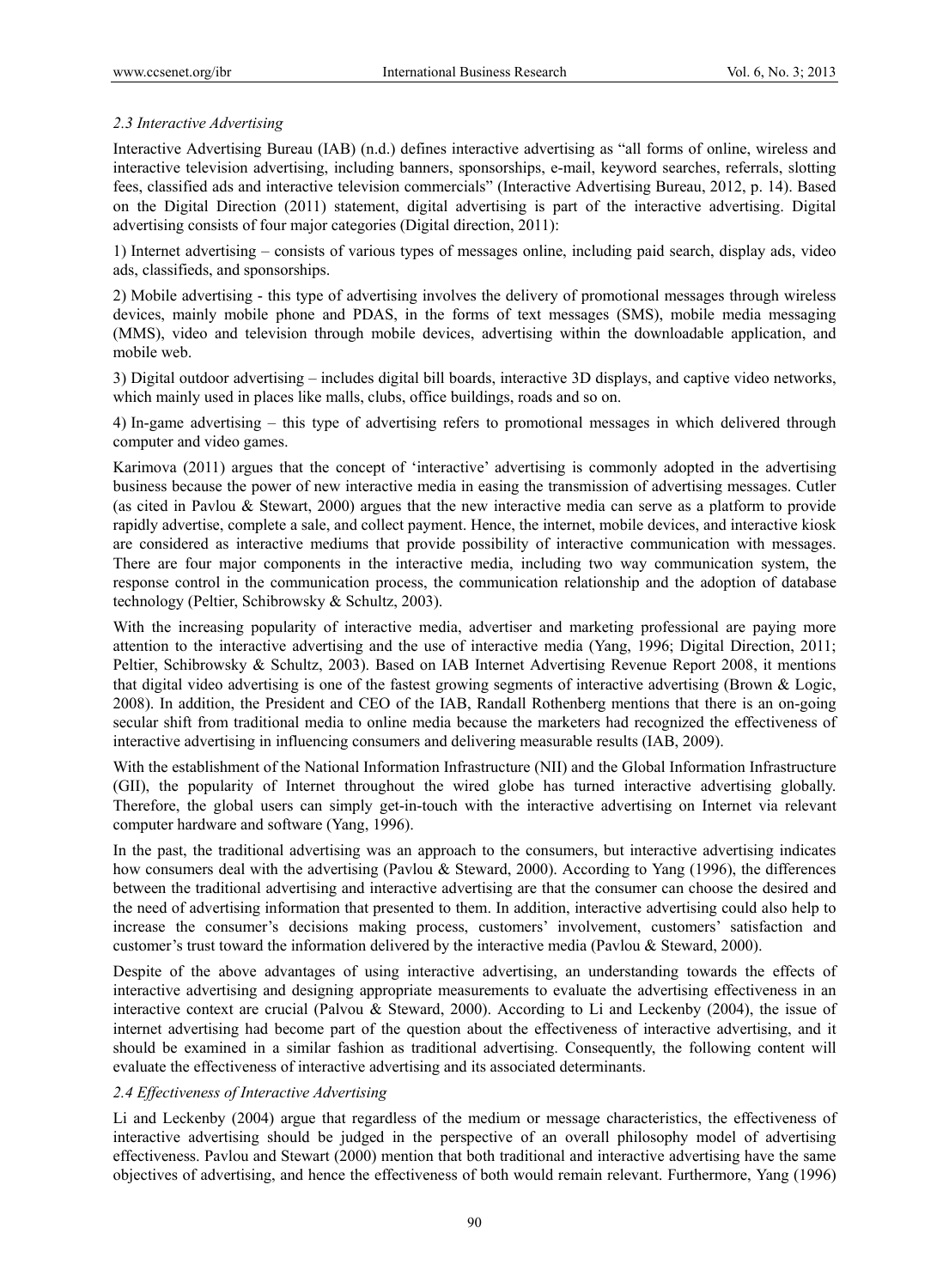asserts that if there are no significant effects of interactivity on advertising effectiveness based on the traditional measures, it may attribute to the invalidity of traditional measures. Hence, new measures are needed in order to better fit the new advertising environment (Yang, 1997). In the study of Yang (1996), four measures were used to evaluate the effectiveness of advertising: (1) attitude towards advertising (Aad); (2) attitude towards the advertised brand (Ab); (3) purchase intention; and (4) time of exposure to advertisements.

However, there is another school of thought in the literature argues that the effectiveness of internet advertising should not be compared in mirroring to the traditional advertising. Third party companies, such as Netcount and I/PRO, propose a series of web-specific measures such as click-through rates, ad transfers, reach and frequency to measure the effectiveness on Web in comparing with the standard media (Dreze & Zufrydn, 1998). Dreze and Zufryden (1998) use reach, frequency, and gross rating points (GRP) to measure the effectiveness of interactive advertising. The world global marketing and advertising research company, Nielsen, measures the online advertising effectiveness by using the brand favourability, message equity, brand consideration, purchase propensity, the effectiveness of creative execution, place impact, and frequency of exposure (The Nielson Company, 2009).

In 2008, the Interactive Advertising Bureau (IAB) has conducted a study of the predominant methodologies to test the effectiveness of Internet advertising (Lavrakas, 2010). Even though there is no outcome mentioned in Lavrakas study, but the variables that used in the questionnaire to measure the effectiveness of internet advertisements are as below (Lavrakas, 2010):

1) Dependent Variables – brand awareness; brand exposure; brand image; future propensity to purchase brand; and actual brand purchases.

2) Independent Variables – demographics; lifestyle and other psychographics (Internet usage per week, use of a shared or non-shared computer; past purchasing behaviour; other attitudes about the domain of products or services into which the brand falls).

On top of that, Lavrakas (2010, p. 27) also provides a few variables that could be added in testing the effectiveness of internet advertising as below:

1) Dependent variables – purchase intention; trust in the brand; site visit experience; and interactivity.

2) Independent variables – the number of times a consumer surfed the website in which the advertising campaign is being conducted; how many time a person delete cookies on the computer; ethnicity; educational attainment; home renter status; presence of non-adult children in the home.

According to Pavlou and Stewart (2000), there are two types of measurement for the effectiveness of advertising. The first type of measurement primarily focuses on the media choice, information search, and information processing. Whereas the second type of measurement is focusing on the effects of consumer in using interactive media, such as brand awareness, product recall, attitude towards the product, and product choice. For the purpose of evaluating the effectiveness of interactive advertising in the perspective of social media, this study will look into the measures towards the effectiveness of interactive advertising that proposed by Yang (1996) as below.

## 2.4.1 Attitude toward Advertising (Aad)

Kotler and Keller (2006) describe an attitude as a person that endures the favourability evaluations, emotional feelings, and action tendencies toward some objects or ideas. MacKenzie and Lutz (1989) define attitude toward advertising (Aad) as the tendency to reply in either a favourable or unfavourable manner towards a specific advertising during the exposure. The positive Aad is referred to the favourable evaluation and the consumer willingness towards the advertisement, or in another word, the consumer is more likely to be persuaded by the advertisement (Saadeghvaziri & Seyedjavadain, 2011; Hwang, Yoon & Park, 2011).

Over the last few decades, Aad has always been studied whenever it links to advertising as it has been considered as an efficient indicator for measuring the effectiveness of advertising (Yoo, Kim & Stout, 2004) and the impact of Aad on the advertising effectiveness is significant (Mehta & Purvis, 1995).

Saadeghvaziri and Seyedjavadain (2011) mention that the respondents' Aad will be different due to different cultural background. There are studies show that the respondents from Eastern (Chinese) and the Middle Eastern (Iranians) held positive attitudes toward interactive advertising, whereas the Western (Americans) is in an opposite way (Ferle & Lee, 2008; Saadeghvaziri & Seyedjavadain, 2011).

Wang (2011) mentions that interactive ads tend to generate stronger Aad as comparing to the traditional ads but Yang (1996) mentions that one's Aad is not contributed by the interactive advertising. If that person is lack of interest in shopping the virtual stores, he/she would not spend time on Internet and search for the information.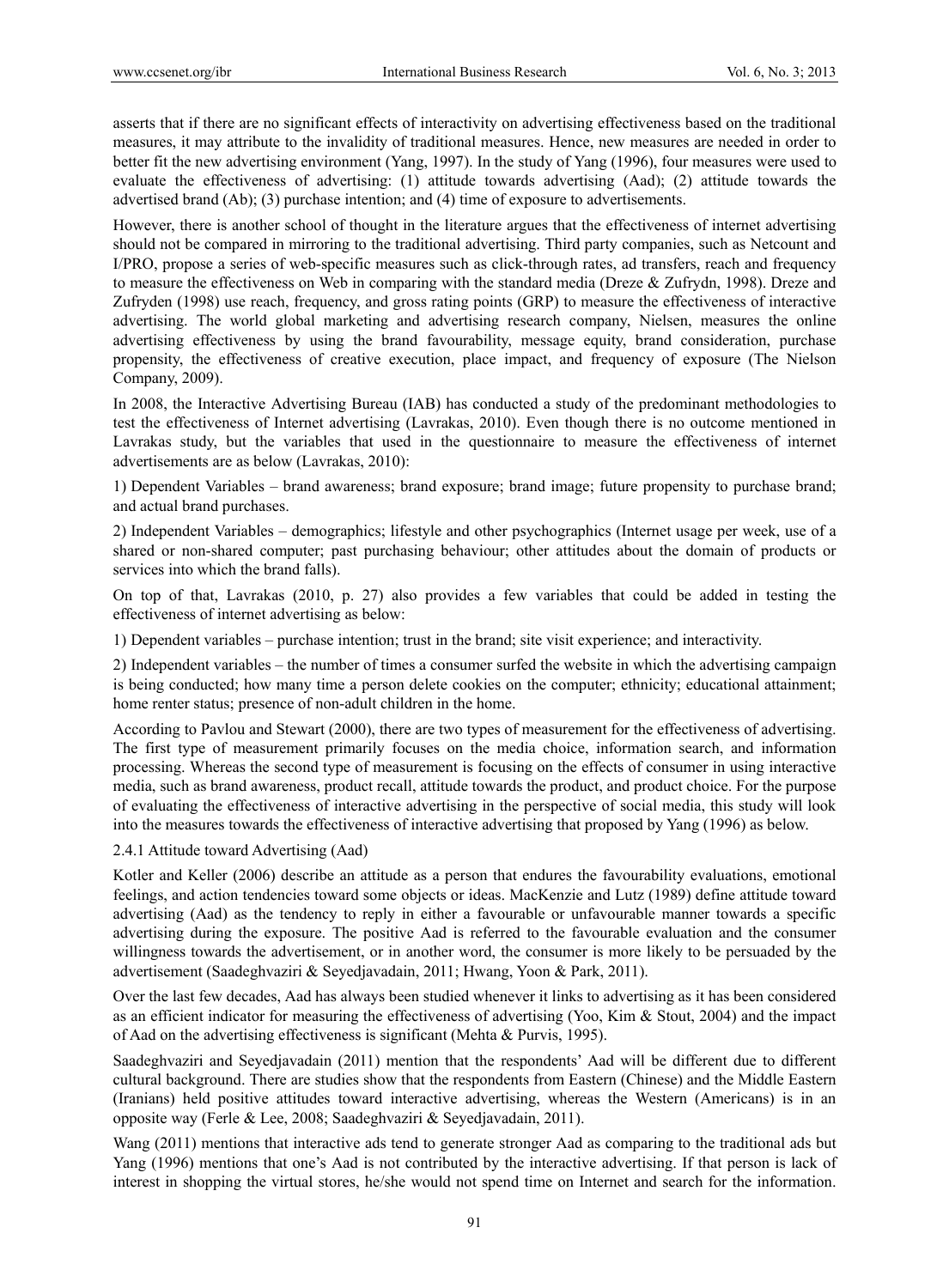Thus, respondents would react either positively or negatively to the particular advertisement that appears to them.

# 2.4.2 Attitude toward Advertised Brand (Ab)

Attitude toward advertised brand (Ab) is defined as a tendency to reply in either a favourable or unfavourable manner towards the specific brand after the exposure of advertising on that person (Phelps & Hoy, 1996).

According to Baker (2001), consumer's attitude toward advertised brand would change in three circumstances: (1) changes in the information environment - it depends on the accessibility of positive brand information and the time of advertising exposure; (2) changes in consumer's motivation, opportunity, or ability - consumer would have judgement on the brand at a first judgment occasion and based on global prior judgement; and (3) changes in the evaluation process - this involve when there are undergoing choice process. Therefore, the study of Jeon and Beatty (2002) indicates that different countries and ads type would have a significant impact on Ab.

Advertisement plays an important role in building positive Ab because consumer would first get-in-touch with the advertisement, and then build up emotional feeling of favourable or unfavourable manner towards the advertised brand which leads to further purchase. With interactive ads, the motion graphics, sound, and animation would engage readers and create favourable Ab. Lee (1995) states that there is a significant influence between consumers' response and brand advertising. Furthermore, a positive Ab will not only lead to the brand itself, but also for future brand extension (Lee, 1995).

## 2.4.3 Purchase Intention (PI)

Purchase intention (PI) is referred to as the intention to either purchase or reject a product (Haugtvedi, Machleit & Yalch, 2005) and it is also one of the main criteria used to measure the effectiveness of advertising and to anticipate a consumer's response (Haugtvedi, Machleit & Yalch, 2005).

Through the study that tested by using Adobe Content Viewer (static ads) and iPad (interactive ads), Wang (2011) discovers that the generation Y consumers are more likely to interact with the ad and obtain a higher purchase intention. Besides, the way how an advertisement being presented and on which type of website being used would effect on the consumer purchase intention (Olney et al., as cited in Yang, 1996; PWC, 2012). Furthermore, Grigorovici and Constantin (2004) mention that one's purchase intention will be different based on the type of product being advertised as well as one's involvement towards the product. In addition, Yang (1996) also argues that the purchase intention of the consumers may be much depended on their interests to shop virtual stores. Through the Yang (1996) study, the findings indicate that the conveniences, time saving, and innovativeness of online shopping would play a role in affecting consumer's purchase intention. Not only that, the environmental influences (e.g. culture, family, and social class), presence of alternative products, and individual differences (e.g. education, attitudes, and lifestyle) may as well play a part in affecting one's purchase intention.

## 2.4.4 Time of Exposure to Advertisement

Nowadays many advertising agencies measure consumer behaviour towards advertising by determining their time spend on the advertisement. The effectiveness of advertising can be evaluated based on the sizable of the audience that expose to the advertisement, the targeted audience segments and the audiences' knowledge and behaviour after the exposure of the advertisement (Yang, 1996).

Contrasting with traditional advertising, interactive advertising does not control over the exposure time and the frequency that consumer being exposed to the interactive advertisement. That is the reason why the firm has no idea whether the consumer has clicked on the advertisement, or was it has been seen by the same consumer for times (Yang, 1996). Thus, the time of exposure to advertisement is often being used to measure the advertising effectiveness by looking at how long a consumer spends looking at an advertisement, and the number of times the particular website being surfed during the period of advertising campaign (Olney et al., as cited in Yang, 1996; Lavrakas, 2010). Yang (1996) discovers that consumer spends more exposure time in viewing the non-interactive advertisements because consumer does not have much choice but to look at the advertisement at a controlled pace and shows a keen interest towards the products advertised.

# *2.5 Conceptual Framework*

The conceptual framework for this research was developed based on the extant literature review in the area of the effectiveness of advertising and interactive advertising.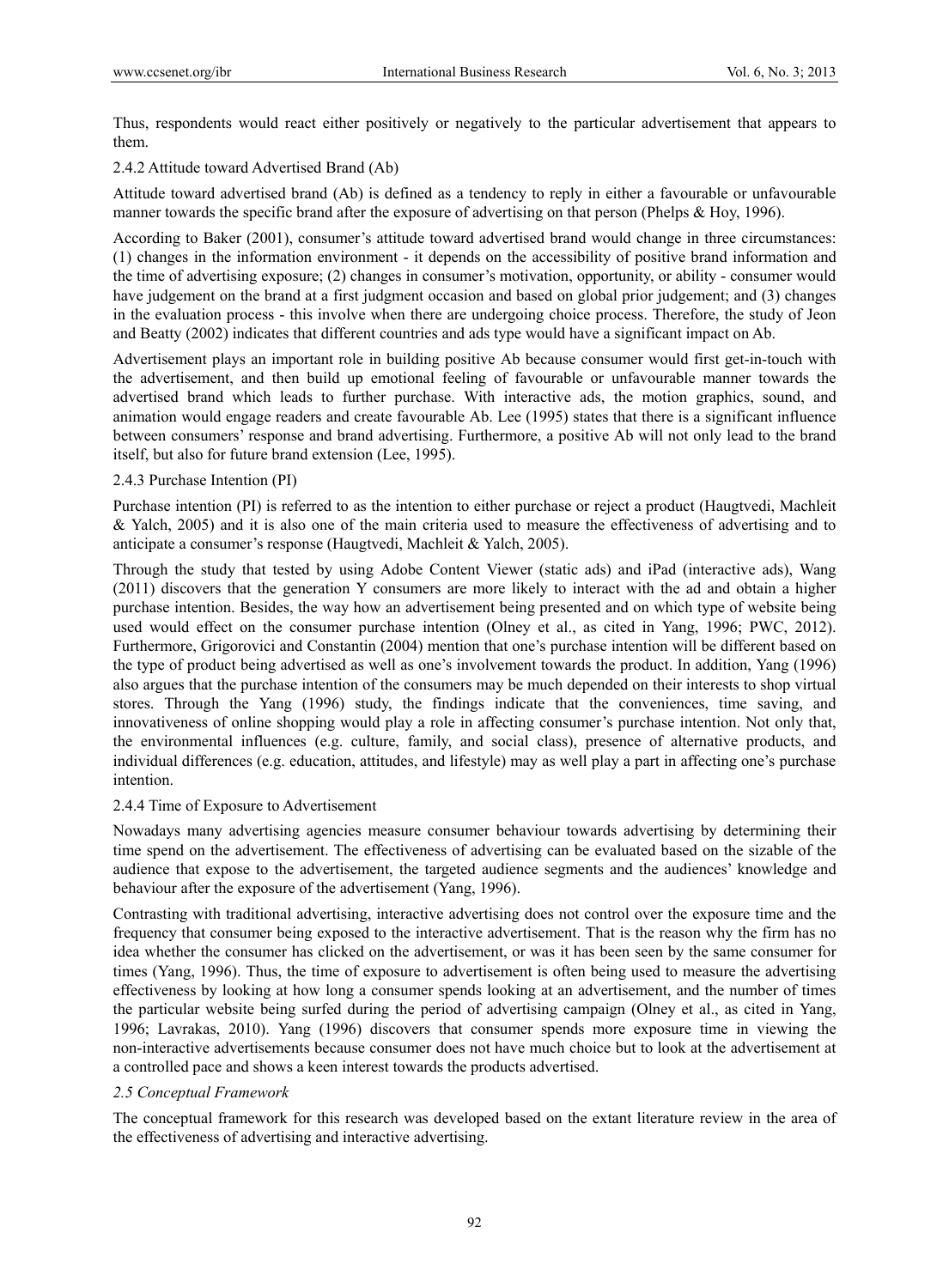

Figure 1. The proposed conceptual framework for this study

## *2.6 Hypotheses*

Based on the proposed conceptual framework, four tested hypotheses are listed as follow:

H1: The attitude toward advertising is positively related to the effectiveness of interactive advertising.

H2: The attitude toward advertised brand is positively related to the effectiveness of interactive advertising.

H3: The purchase intention is positively related to the effectiveness of interactive advertising.

H4: The time of exposure to advertisement is positively related to the effectiveness of interactive advertising.

## **3. Research Methodology and Design**

#### *3.1 Research Design*

A research design is a blueprint to conduct a research project (Malhotra, 2010). Descriptive research is adopted in this research to test the hypothesized relationship (Malhotra, 2010). In order to meet the requirements of a conclusive research design, the data collection for this study will be based on survey method because this method could accommodate large sample size, the response rate is higher, and be able to reach the units specified in the sample effectively and efficiently (Malhotra, 2010). The study will be based on primary data collection and a cross-sectional study will be carried out.

## *3.2 Questionnaire Design*

Questionnaire survey was adopted as a survey instrument in the study. The content of questionnaire is separated into two sections. The first section (Section A) is the basic demographic survey which consists of five questions of nominal and ordinal data in measuring respondent's profiling such as gender, age, nationality, education level, and monthly income.

The second section (Section B) of the questionnaire elaborates the tested constructs in the study. The items for the dependent variable ('effectiveness of interactive advertising') were adapted from Martin, Bhimy and Agee (2002). The items that measure the independent variable ('attitude towards the advertisement') were adopted from Friman (2010). Whereas, the items that measure the other independent variables ('attitude towards the advertised brand' and 'purchase intention') were gathered from Wu, Wei and Chen (2008). All the items that measure the above mentioned four tested constructs were evaluated by five –point likert scale, ranging from strongly disagree to strongly agree. In addition, items that measure the construct 'time of exposure to advertisements' were adapted from Fleming, Thorson and Atkin (2004) in which the tested items were evaluated by 5-point likert scale, ranging from one, just one, a few, some, to many. For the purpose of ensuring error free in designing the questionnaire, a pilot test was conducted among 30 university students with multimedia background by using convenience sampling. Based on the feedbacks received from the pilot test, the questionnaires were improved and finalised.

## *3.3 Sampling and Administration of Survey*

In this study, the target for the respondents will be tertiary students (majoring in mass communication with multimedia background, batch January to April 2012) who study in one of the private universities in Kuala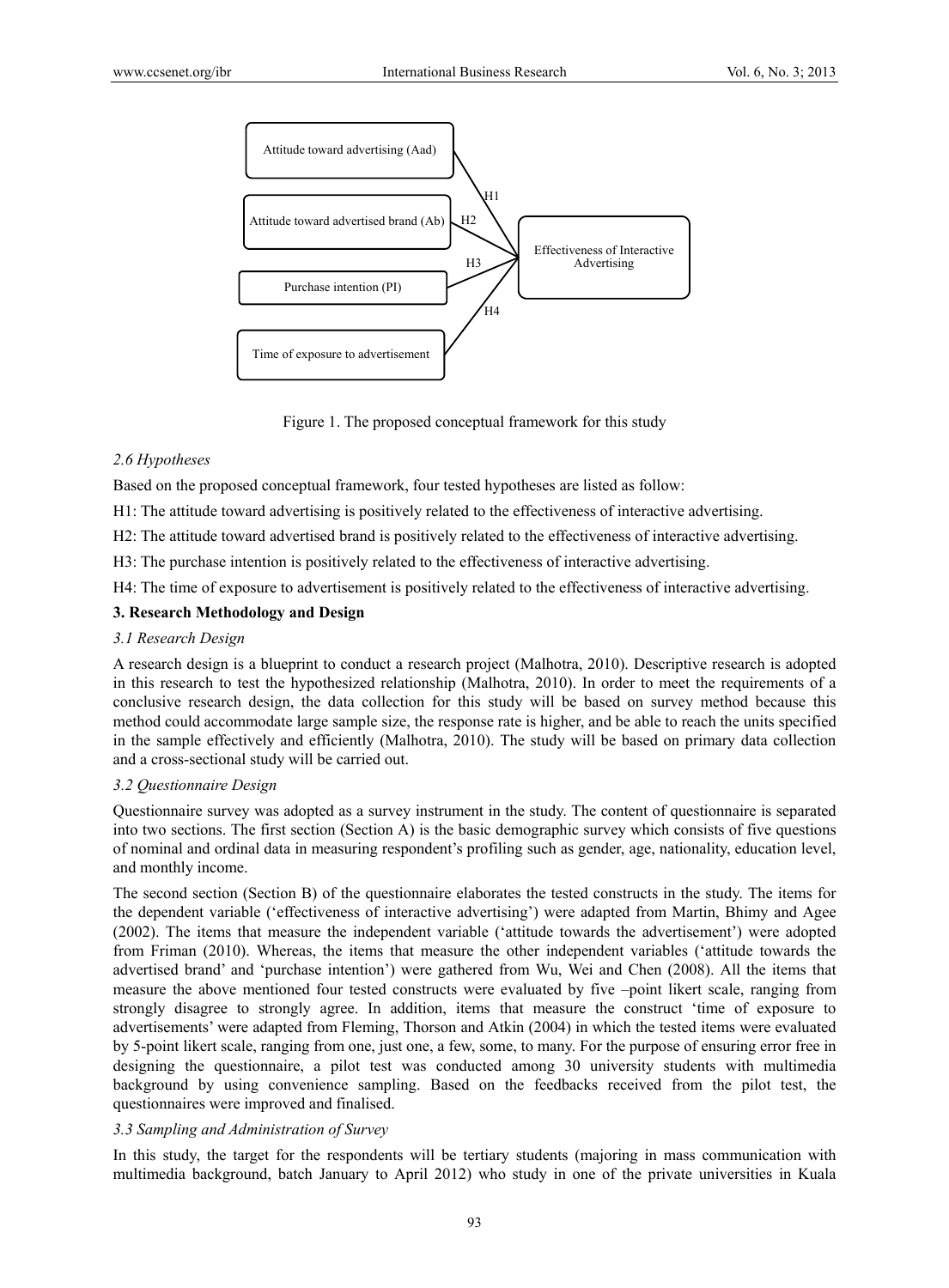Lumpur, Malaysia. According to Han and Ocker (2002), there are various worthwhile to target university students: (1) Computer dependence - More than 90 percent of students are Internet user and among them 30 percent are computer dependent; (2) Computer access availability - in year 2012, almost all universities throughout Malaysia is provided with the Internet access (Minges & Gray, 2002). The chances for them to access interactive advertising via social media are very high; and (3) Potential lifetime members and future money maker - companies often target tertiary students by providing discount hoping that when they graduate and build their career, they will still continuously using the brand by turning them to become lifetime and brand-loyal customers. On top of that, based on the survey of the Nielsen Company Malaysia in 2011, the statistic indicates that the highest Internet usage of age group in Malaysia is between the age group of 20-24. In Malaysia, it is estimated that about 25% of the total population with the age group of 18-24 is in higher education (Mukherje, 2010).

In this study, the non-probability sampling techniques were selected to conduct the survey, and in particularly by using convenience sampling. The reason for selecting non-probability sampling techniques is that the author could not manage to obtain the name list of all university students who major in mass communication (herein refer to sampling frame). As for the convenience sampling, it was chosen because: (1) the respondents (students) were presented at the venue on that particular time slot, before and after classes were conducted; and (2) they are qualified to be the target population. All of the respondents were requested to voluntary fill up the questionnaire based on their knowledge on multimedia, recent contact with the online advertisement and their attitude towards the interactive advertisement.

Malhotra (2010, p. 374) refers sample size as "the number of elements to be included in the study". A large sample size is required for such a descriptive survey. Yang (1996; 1997) selects 108 respondents in his study to test the effectiveness of advertising. Malhotra (2010) suggests that sample size for the study of advertising, the minimum should be 150 and the typical range is around 200 to 300. Whereas, Sekaran (2003) suggests that sample size which are larger than 30 and less than 300 are normally applicable for most research, and recommends the sample size should be 10 times the number of variables in the study. Thus, the sample size that set for this research was 160.

According to Siniscalco and Auriat (2005), the standardized questionnaires are often collected by asking people questions through interview and/or by self-administrated questionnaires. Self-administrated survey method was adopted in this survey. Since all of the respondents were accommodated with multimedia knowledge and background, the survey was conducted in the classroom and multimedia laboratories where respondents could return the questionnaire right after they have completed in answering the questionnaires. A cover page was included in the questionnaire and the ethical guidelines were informed to the respondents during the survey administration.

The total number of questionnaires distributed in the self-administrated survey was 160 sets. Based on the collected questionnaires, 3 sets of questionnaire were considered error and unusable because they were incomplete or have double answers and the other 8 sets of questionnaires were not returned. Assumption was made that the respondents were either reluctant to collaborate or did not want to answer the questionnaire seriously. As a result, only 149 valid sets of questionnaires (93.13%) were left and then used for further analysis in this research by using SPSS software version 20. Descriptive analysis, scale measurement analysis and inferential analysis were carried in the data analysis for this research.

## **4. Research Results**

## *4.1 Respondents' Demographic Profiles*

Based on this survey, there were 44.3 percent of male respondents (66 male respondents) and 55.7 percent (83 female respondents) of the female respondents. The age distribution of the respondents between the age of 20-25 years old (61.1 percent) scored the highest respondent's age group, followed by between the age less than 20 years old (18.8 percent), age between 26-30 years old (12.8 percent), age between 31-25 years old (6 percent), age between 36-40 years old (0.7 percent) and the lowest score of the respondent's age group is age more than 40 years old (0.7 percent).

# *4.2 Reliability Test*

In the general rule of thumb, the value of Cronbach's alpha of more than 0.70 is considered acceptable and good while measure the reliability of the items within the construct (Cavana et al., 2001), and this value will be used to ensure the stability and consistency for the adopted instruments.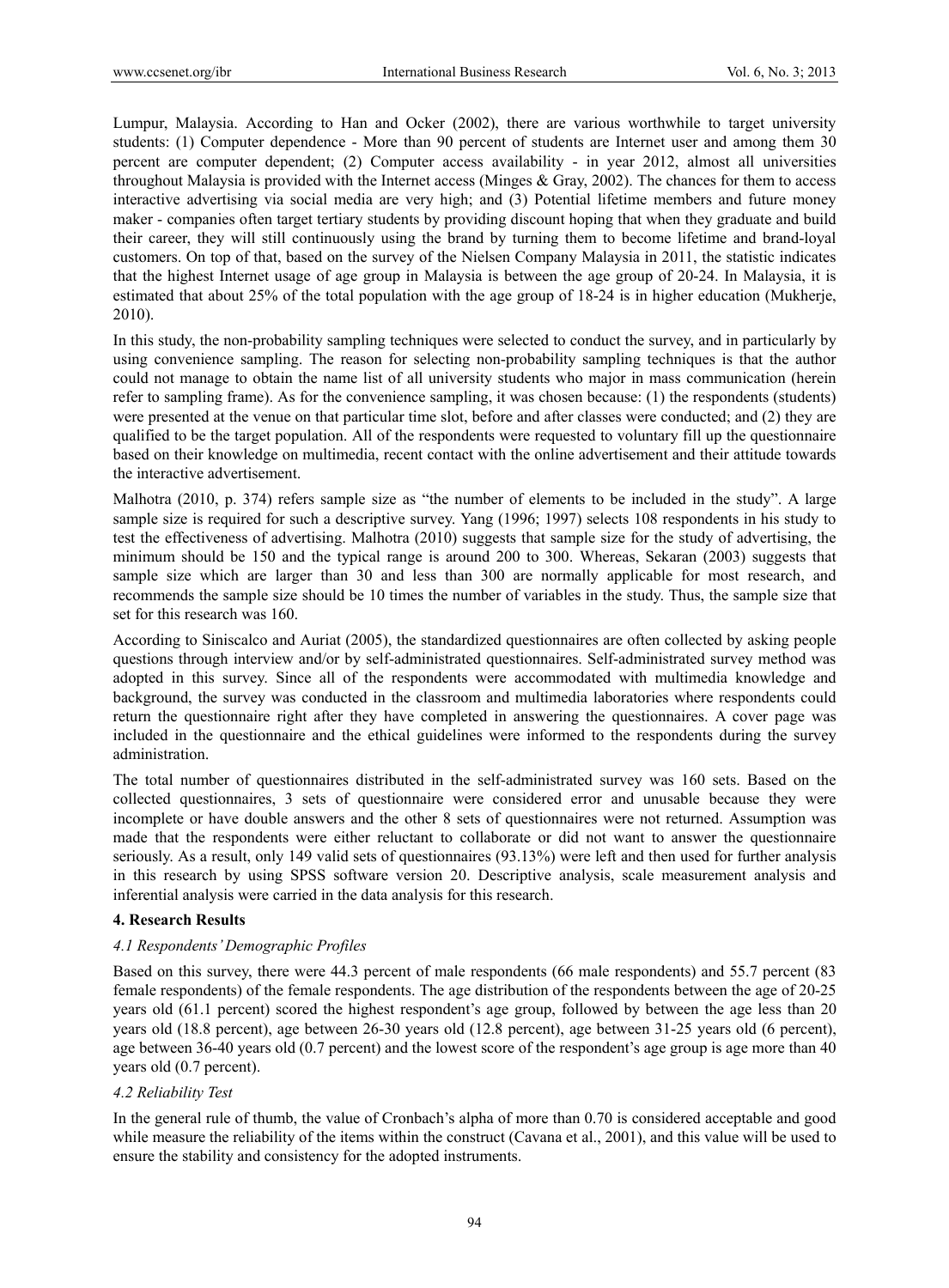#### Table 1. Reliability test of variables

| Variables<br>Composite Reliability              |       |
|-------------------------------------------------|-------|
| Attitude toward Advertising                     | 0.824 |
| Attitude toward Advertised Brand                | 0.865 |
| Purchase Intention                              | 0.884 |
| Time of Exposure to Advertisement               | 0.864 |
| <b>Effectiveness of Interactive Advertising</b> | 0.845 |

According to the result of reliability test that was shown in Table 1, the Cronbach's Alpha value for the constructs ranged from the lowest of 0.824 to 0.884. As a conclusion, the results has shown that all constructs used in this research had exceeded the preferable scores of 0.70 and this means that the measurements scales of the constructs were stable and consistent in measuring the constructs (Cavana et al., 2001).

#### *4.3 Validity Test*

Exploratory factor analysis was carried out in this research to verify the validity of the tested constructs in the conceptual framework (Cavana et al., 2001). The details of the factor analysis can be found in Table 2. From the output, it has shown that the factor analysis was appropriate because the value of Kaiser-Meyer-Olkin (KMO) was 0.848 (between 0.5 and 1.0) and the statistical test for Bartlett test of sphericity was significant ( $p=0.000$ ; d.f.=120) for all the correlations within a correlation matrix (at least for some of the constructs). Based on the principal components analysis and VARIMAX procedure in orthogonal rotation, the results also showed that the Eigenvalues for all the constructs were greater than 1.0, ranging from the lowest 1.019 (Attitude toward Advertised Brand) to the highest of 6.142 (Effectiveness of Interactive Advertising). In terms of convergent validity, the factor loadings for all the items within a construct were more than 0.50. Discriminant validity indicated that all items were allocated according to the different constructs. Therefore, the items were not overlapping and they supported the respective constructs.

| Factor's Name    | Variable                                                                          | Factor  | Eigen- | Percentage              | Cronbach's   |
|------------------|-----------------------------------------------------------------------------------|---------|--------|-------------------------|--------------|
|                  |                                                                                   | Loading | value  | of Variance Reliability |              |
|                  |                                                                                   |         |        | Explained               | Coefficients |
| Attitude toward  | I like online advertising.                                                        | 0.759   | 1.767  | 15.543                  | 0.824        |
| Advertising      | Online advertising helps me keep up-to-date about products and services 0.802     |         |        |                         |              |
| (Aad)            | that I am interested in.                                                          |         |        |                         |              |
|                  | Online advertising is disturbing [R].                                             | 0.759   |        |                         |              |
| Attitude toward  | After viewing online advertisements, I am more in love with the advertised 0.800  |         | 1.019  | 15.185                  | 0.865        |
| Advertised       | brand.                                                                            |         |        |                         |              |
| Brand (Ab)       | After viewing online advertisement, I developed preference for the brand in 0.787 |         |        |                         |              |
|                  | the advertisement.                                                                |         |        |                         |              |
|                  | After viewing online advertisement, my impression for the product brand is 0.885  |         |        |                         |              |
|                  | strengthened.                                                                     |         |        |                         |              |
| Purchase         | After viewing the online advertisement, I am willing to try using the $0.873$     |         | 2.363  | 15.648                  | 0.884        |
| Intention        | product.                                                                          | 0.789   |        |                         |              |
|                  | After viewing the online advertisement, I become interested in making a           |         |        |                         |              |
|                  | purchase.                                                                         | 0.854   |        |                         |              |
|                  | After viewing the online advertisement, I will purchase the brand being           |         |        |                         |              |
|                  | advertised.                                                                       |         |        |                         |              |
| Time of          | In a typical week, about how many banner(s) appeared in the online $0.853$        |         | 1.173  | 15.336                  | 0.864        |
| Exposure to      | advertisement do you see?                                                         |         |        |                         |              |
| Advertisement    | In a typical week, about how many online advertisements do you see?               | 0.883   |        |                         |              |
|                  | About how many commercial advertisements appeared in online do you                |         |        |                         |              |
|                  | see in a typical week?                                                            | 0.896   |        |                         |              |
| Effectiveness of | I found that online advertising is interesting and informative.                   | 0.716   | 6.142  | 16.181                  | 0.845        |
| Interactive      | I found that online advertising is entertaining and fun to watch.                 | 0.761   |        |                         |              |
| Advertising      | I could relate to the people in the advertisement who tried the product.          | 0.728   |        |                         |              |
|                  | The host or celebrity in the advertisement made me feel the product was a         | 0.809   |        |                         |              |
|                  | good one.                                                                         |         |        |                         |              |

Table 2. Factors identified by the principal components factor analysis

Notes: KMO Measure of Sampling Adequacy = 0.848;  $p = 0.000$  (p<0.05); df = 120; Cumulative Percentage Rotation Sums of Squared Loadings = 77.894.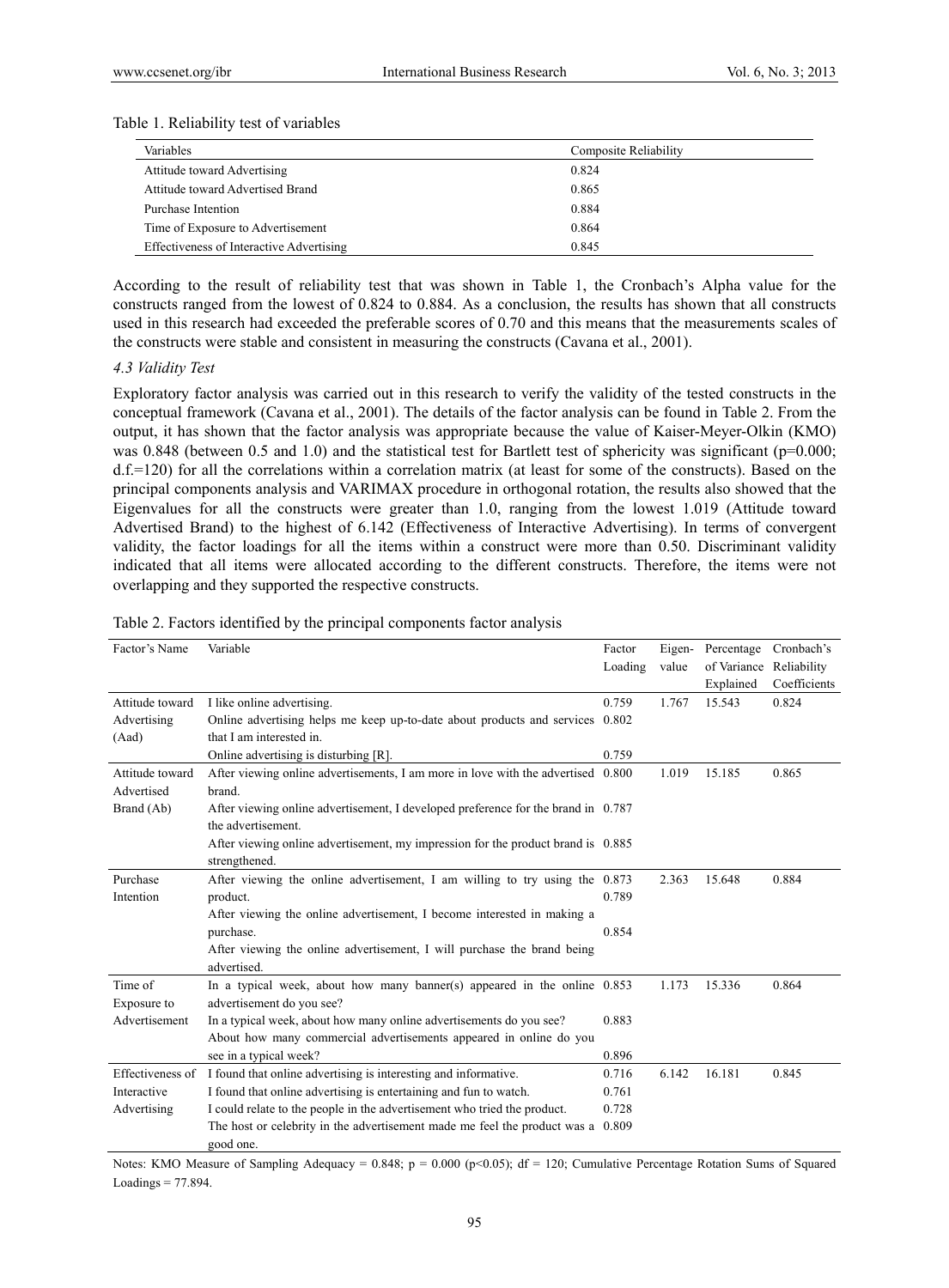## *4.4 Inferential Analysis*

## 4.4.1 Multiple Regression Analysis

The outcome of the multiple regression analysis for all the four hypotheses was presented in Table 3 as below. In related to the first hypothesis (H1), the p value of the 'attitude towards advertisement' ( $p=0.000$ ) is less than the alpha value of 0.05. The value of unstandardized beta coefficient is 0.542. Thus, it shows that there is a positive relationship between 'attitude towards advertisement' and the 'effectiveness of interactive advertisement'. Therefore, hypothesis 1 is supported.

The result of the multiple regression analysis for the hypothesis 2, the p value of the 'attitude towards advertised brand' (p=0.158) is more than the alpha value of 0.05. The value of unstandardized beta coefficient is 0.149. Thus, it shows that there is no relationship between 'attitude towards advertised brand' and the 'effectiveness of interactive advertising'. Thus, hypothesis 2 is failed to be accepted.

The result of the multiple regression analysis for the hypothesis 3, the p value of the 'purchase intention' (p=0.046) is less than the alpha value of 0.05. The value of unstandardized beta coefficient is 0.200. Thus, it shows that there is a positive relationship between 'purchase intention' and the 'effectiveness of interactive advertising'. Thus, hypothesis 3 is supported.

The result of the multiple regression analysis for the hypothesis 4, the p value of the 'time of exposure to advertisement' (p=0.888) is more than the alpha value of 0.05. The value of unstandardized beta coefficient is 0.010. Thus, it shows that there is no relationship between 'time of exposure to advertisement' and the 'effectiveness of interactive advertising'. Thus, hypothesis 4 is failed to be accepted.

| Variables                              | Unstandardized Beta Coefficients | t-value | Significant |
|----------------------------------------|----------------------------------|---------|-------------|
| Attitude towards advertisement (H1)    | 0.542                            | 4.512   | 0.000       |
| Attitude towards advertised brand (H2) | 0.149                            | $-420$  | 0.158       |
| Purchase Intention (H3)                | 0.200                            | 2.008   | 0.046       |
| Time of Exposure to advertisement (H4) | 0.010                            | 0.141   | 0.888       |

Table 3. The statistical output of multiple regression analysis for this research

Notes: Dependent variable: Effectiveness of Interactive Advertising; R = 61.7 per cent; R Square = 38.1 per cent; Adjusted R Square = 36.4 per cent;  $F = 22.308$ ;  $P = 0.0001$  (p<0.05); Unstandardized Coefficient for Constant = 5.275.

As a conclusion, the values of unstandardized beta coefficient among the significant independent variables tested in the hypotheses ranged from the weakest relationship of 0.200 (between 'purchase intention' and 'effectiveness of interactive advertising') to the strongest relationship of 0.542 (between 'attitude towards advertisement' and 'effectiveness of interactive advertising'). It shows that attitude towards advertisement is the most powerful factor in affecting the effectiveness of interactive advertising.

## **5. Conclusion**

## *5.1 Implications of the Research*

The research outcomes and contributions have created theoretical and managerial implications to the various interested party.

From the theoretical perspective, firstly, the study has generated an empirical study for the effectiveness of interactive advertising. Secondly, the outcome of the results indicates that a positive relationship occurs between the attitude towards advertisement and purchase intention to the effectiveness of interactive advertising.

As for the managerial implication, the research outcomes could provide some understandings and opinions for the advertisers and companies on the measurement that they can consider when placing an interactive advertising. As the main objective for advertising is to increase the sales volume and brand image of a product or company, they should be aware of the attitude of consumer towards the interactive advertising and how would it affect the purchase intention.

#### *5.2 Limitations of the Research*

Even though the research outcomes provide some understandings to the researcher, these outcomes should be viewed with some limitations. The study's sample only consist of university students in Malaysia by using convenience sampling. Hence, the results from the study could not be generalized. Besides, the study concentrated on those respondents who have a background on mass communication with multimedia study, online experience and in-touch with online advertising before. As a result, the scope does not include those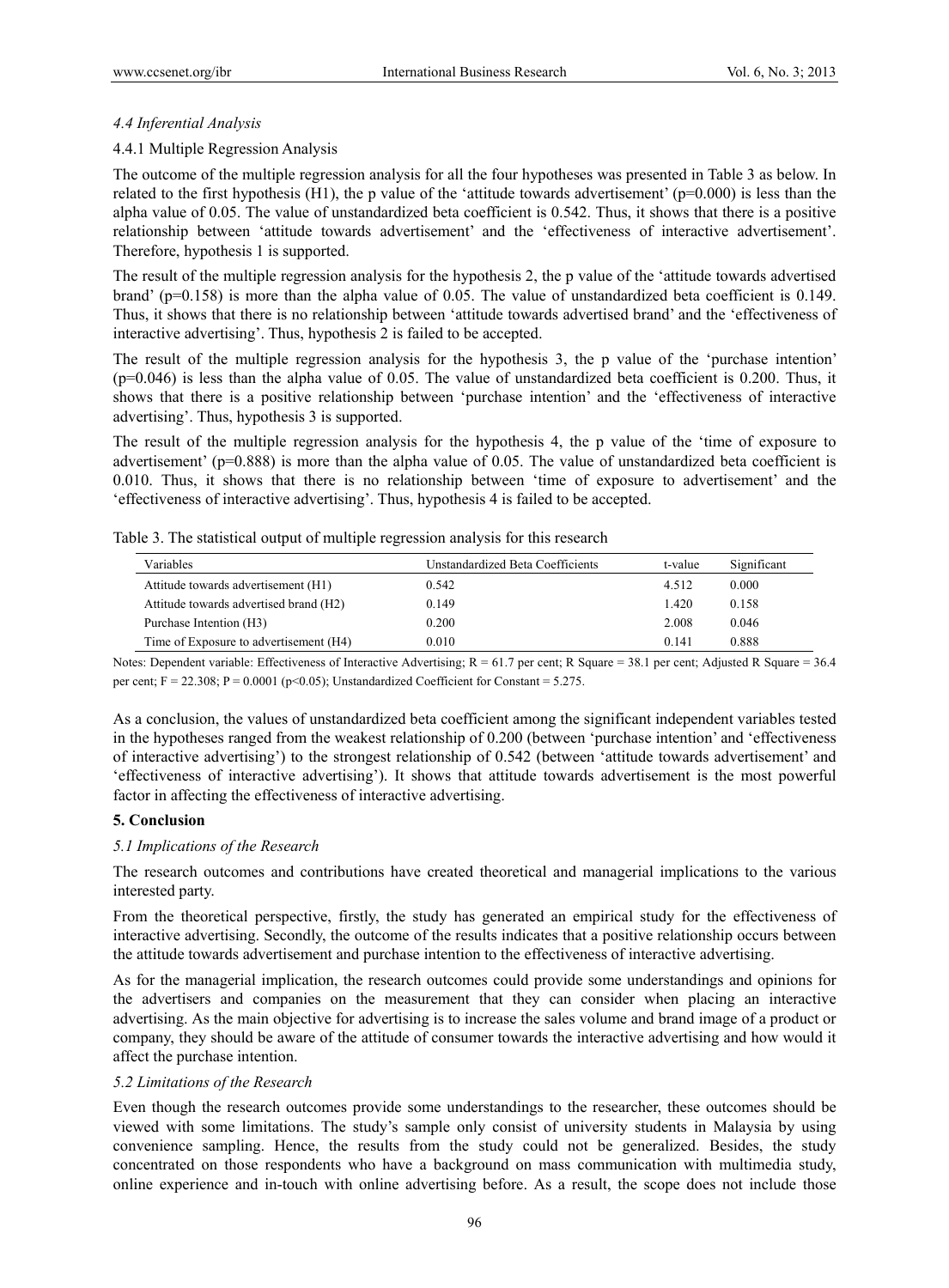potential respondents who do not have any online experience but yet have positive attitudes towards the online advertising.

#### *5.3 Recommendations for Further Research*

With the limitations of this research, several recommendations are proposed for further research on the effectiveness of interactive advertising. The further research may consider to use probability sampling technique and adopt a wider representation of target group such as IT professionals, marketers and advertisers. The study has included four factors to evaluate the effectiveness of interactive advertising in the contact of social media. On top of the measure that tested, future research could add-on other influential factors on the advertising effects, such as click-on, reach and frequency in the study.

#### **References**

- Baker, W. E. (2001). The diagnosticity of advertising generated brand attitudes in brand choice contexts. *Journal of Consumer Psychology*, *11*(2), 129-139. http://dx.doi.org/10.1207/S15327663JCP1102\_05
- Brown, M., & Logic, D. (2008). IAB research case study on digital video advertising effectiveness. Retrieved from http://www.iab.net
- Cavana, R. Y. M., Delahaye, B. L., & Sekaran, U. (2001). *Applied business research: Aualitative and quantitative methods*. Queensland: John Wiley & Sons.
- Chitty, W., Barker, N., Valos, M., & Shimp, T. A. (2011). *Integrated marketing communications* (3rd Asia Pacific ed.). Canada: Cengage Learning.
- Digital Direction. (2011). *Interactive advertising An overview*. Retrieved from http://ddrxn.com
- Dreze, X., & Zufryden, F. (1998). *Is Internet advertising ready for prime time?* Marshall School of Business of the University of Southern California.
- Duncan, T. (2005). IMC in industry: More talk than walk. *Journal of Advertising*, *34*(4), 5-9.
- Ferle, C. L., & Lee, W. N. (2008). Attitudes toward advertising. *Journal of International Consumer Marketing*, *15*(2), 5-3. http://dx.doi.org/10.1300/J046v15n02\_02
- Fleming, K., Thorson, E., & Atkin, C. K. (2004). Alcohol advertising exposure and perceptions: Links with alcohol expectancies and intentions to drink or drinking in underaged youth and young adults. *Journal of Health Communication*, *9*, 3-29. http://dx.doi.org/10.1080/10810730490271665
- Friman, J. (2010). *Consumer attitudes toward mobile advertising*. School of Economics, Aalto University, Findland.
- Grigorovici, D. M., & Constantin, C. D. (2004). Experiencing interactive advertising beyond rich media: Impacts of ad type and presence on brand effectiveness in 3D gaming immersive virtual environments. *Journal of Interactive Advertising*, *5*(1), 22-36.
- Han, H. J., & Ocker, R. J. (2002). Is it worthwhile to target university students? *Decision Line, 3*, 18-20.
- Haugtvedi, C. P., Machleit, K. A., & Yalch, R. F. (2005). *Online consumer psychology: Understanding and influencing consumer behaviour in the virtual world.* New Jersey: Lawrence Erlbaum Associates, Inc.
- Hwang, J., Yoon, Y. S., & Park, N. Y. (2011). Structural effects of cognitive and affective responses to web advertisements, website and brand attitudes, and purchase intentions: The case of casual-dining restaurants. *International Journal of Hospitality Management*, *30*(4), 897-907. http://dx.doi.org/10.1016/j.ijhm.2011.01.011
- IAB. (2009). *Internet advertising revenues surpass \$23 billion in '08 reaching record high.* Retrieved from http://www.iab.net
- IAB. (2012). *IAB analysis shows digital media are vital influence on consumer electronics purchases.* Retrieved from http://www.iab.net
- IAB. (n.d.). *Glossary of interactive advertising terms v. 2.0.* Retrieved from www.iab.net
- Jeon, J. O., & Beatty, S. E. (2002). Comparative advertising effectiveness in different national cultures. *Journal of Business Research*, *55*, 907-913. http://dx.doi.org/10.1016/S0148-2963(01)00210-7
- Karimova, G. Z. (2011). 'Interactivity' and advertising communication. *Journal of Media and Communication Studies*, *3*(5), 160-169.
- Kitchen, P. J., & Burgmann, I. (2010). Integrated marketing communication. *Wiley International Encyclopedia*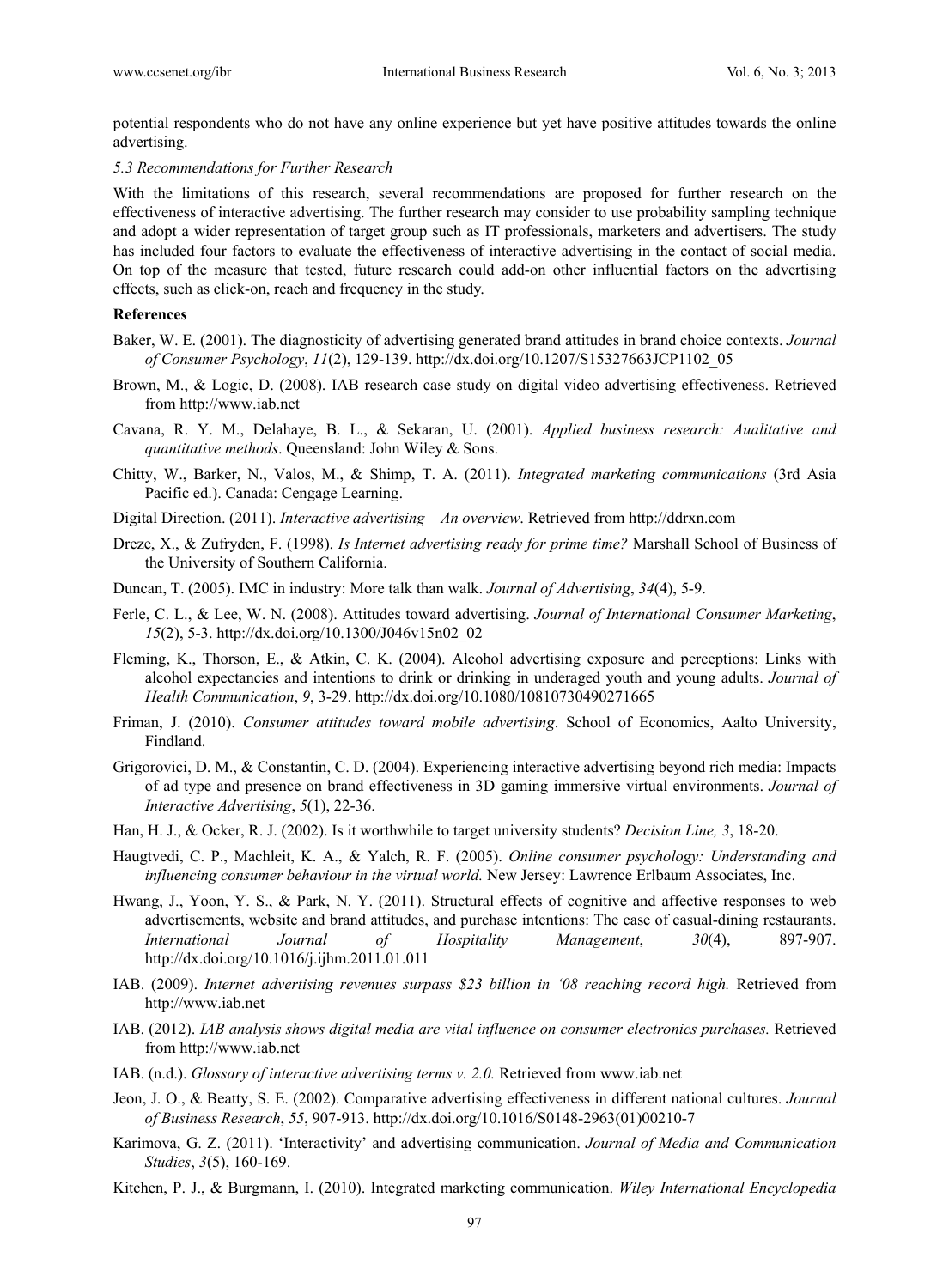*of Marketing*.

- Kitchen, P. J., & Pelsmacker, P. D. (2004). *Integrated marketing communications: A primer.* New York: Routledge.
- Kitchen, P. J., Brignell, J., Li, T., & Jones, G. S. (2004). The emergence of IMC: A theoretical perspective. *Journal of Advertising Research*, *44*(1), 19-30. http://dx.doi.org/10.1017/S0021849904040048
- Kliatchko, J. (2005). Towards a new definition of Integrated Marketing Communications (IMC). *International Journal of Advertising*, *24*(1), 7-34.
- Kotler, P., & Keller, K. L. (2006). *Marketing management* (12th ed.). New Delhi: Prentice Hall.
- Lavrakas, P. J. (2010). *An evaluation of methods used to assess the effectiveness of advertising on the internet.*  New York: Interactive Advertising Bureau.
- Lee, J. S. (1995). Role of attitude toward brand advertising on consumer perception of a brand extension. *Advances in Consumer Research, 22*, 116-122.
- Li, H. (2011). The interactive web. *Journal of Advertising Research*. http://dx.doi.org/10.2501/JAR-51-1-013-026
- Li, H., & Leckenby, J. D. (2004). *Internet advertising formats and effectiveness.* Retrieved from http://brosephstalin.files.wordpress.com/2010/06/ad\_format\_print.pdf
- Liu, Y. (2003). Developing a scale to measure the interactivity of web sites. *Journal of Advertising Research*, *43*(2), 207-216.
- Liu, Y., & Shrum, L. J. (2002). What is interactivity and it is always such a good thing? Implications of definition, person, and situation for the influence of interactivity on advertising effectiveness. *Journal of Advertising*, *31*(4), 53-64.
- MacKenzie, S. B., & Lutz, R. J. (1989). An empirical examination of the structural antecedents of attitude toward the ad in an advertising pretesting context. *The Journal of Marketing*, *53*(2), 48-65. http://dx.doi.org/10.2307/1251413
- Malhotra, N. K. (2010). *Marketing research: An applied orientations* (6th ed.). New Jersey: Prentice Hall.
- Martin, B. A. S., Bhimy, A. C., & Agee, T. (2002). Infomercials and advertising effectiveness: An empirical study. *Journal of Consumer Marketing*, *19*(6), 468-480. http://dx.doi.org/10.1108/07363760210444850
- Methan, A., & Purvis, S. C. (1995). *When attitudes towards advertising in general influence advertising success*. Norfolk: Conference of The American Academy of Advertising.
- Minges, M., & Gray, V. (2002). *Multimedia Malaysia: Internet case study.* Retrieved from www.itu.int
- Mukherjee, H. (2010). *Access to and equity in higher education Malaysia*. Retrieved from www.worldbank.org
- Pavlou, P. A., & Stewart, D. W. (2000). Measuring the effects and effectiveness of interactive advertising: A research agenda. *Journal of Interactive Advertising*, *1*(1), 62-78.
- Peltier, J. W., Schibrowsky, J. A., & Schultz, D. E. (2003). Interactive integrated marketing communication: Combining the power of IMC, the new media and database marketing. *International Journal of Advertising*, *22*, 93-115.
- Petley, J. (2002). *Advertising*. London: Hodder Wayland.
- Phelps, J. E., & Hoy, M. G. (1996). The Aad-Ab-PI relationship in children: The impact of brand familiarity and measurement timing. *Psychology and Marketing*, *13*(1), 77-105. http://dx.doi.org/10.1002/(SICI)1520-6793(199601)13:1<77::AID-MAR5>3.0.CO;2-M
- PWC. (2012). *Measuring the effectiveness of online advertising*. Study conducted by PwC for IAB France and the SRI. Retrieved from http://www.pwc.com
- Saadeghvaziri, F., & Seyedjavadain, S. (2011). Attitude toward advertising: Mobile advertising VS advertising-in-general. *European Journal of Economics, Finance and Administrative Sciences*, *28*.

Sekaran, U. (2003). *Research methods for business: A skill-building approach*. New York: John Wiley & Son.

- Shimp, T. A. (2010). *Advertising, promotion, and other aspects of integrated marketing communications*. Canada: Cengage Learning.
- Shrum, L. J., Lowrey, T. M., & Liu, Y. (2009). Emerging issues in advertising research. In R. Nabi (Ed.), *The*